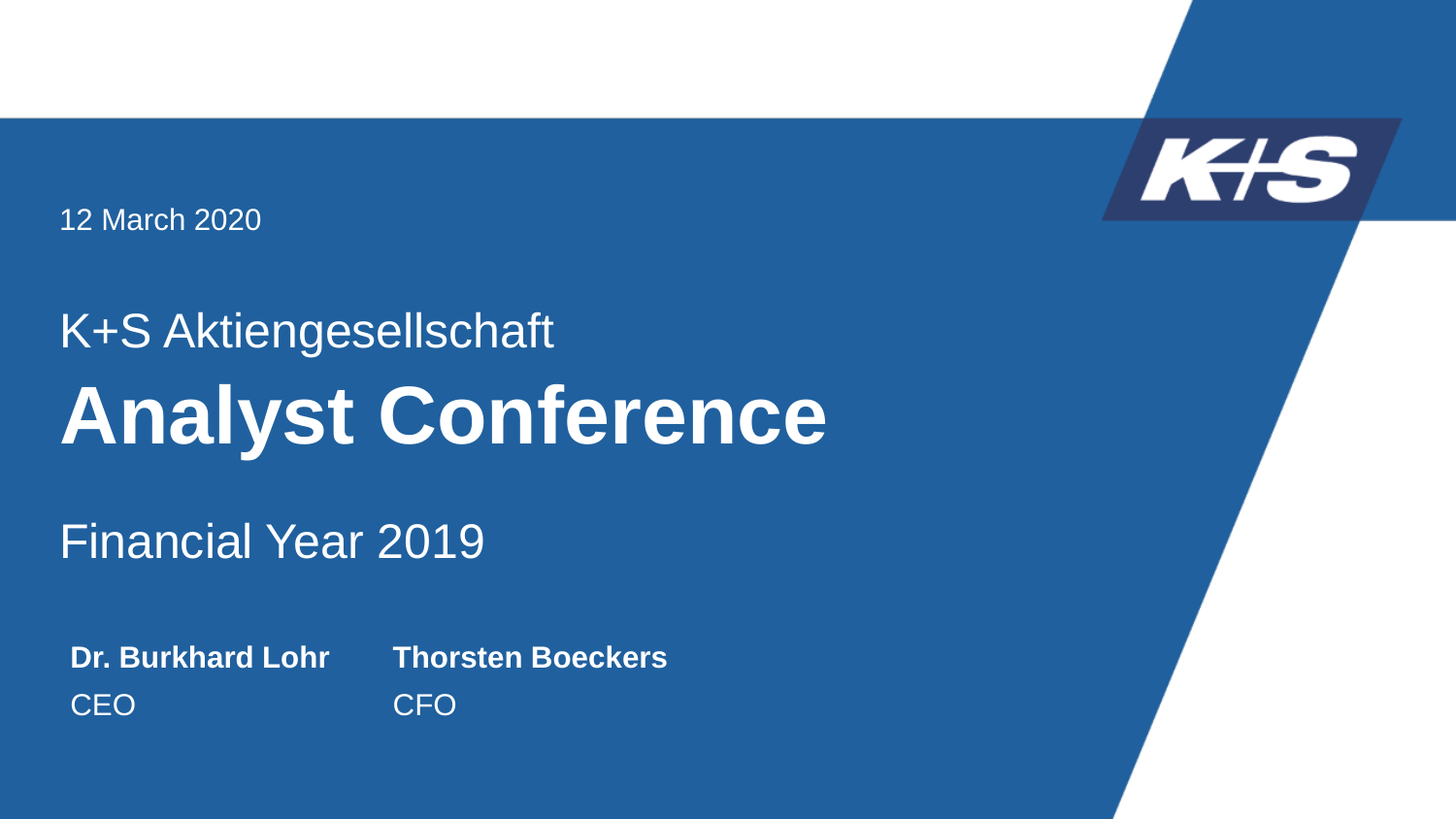

#### **New focus**

- Complete sale of OU Americas
- Comprehensive realignment and restructuring of K+S
- **Noticeable cost reduction**
- **Advanced efficiency and productivity** measures
- **Future-oriented solutions in the** environmental sector
- **Sustainable positive free cash flow** contribution from all sites

 **The new K+S: lean and performanceoriented with a solid financial base**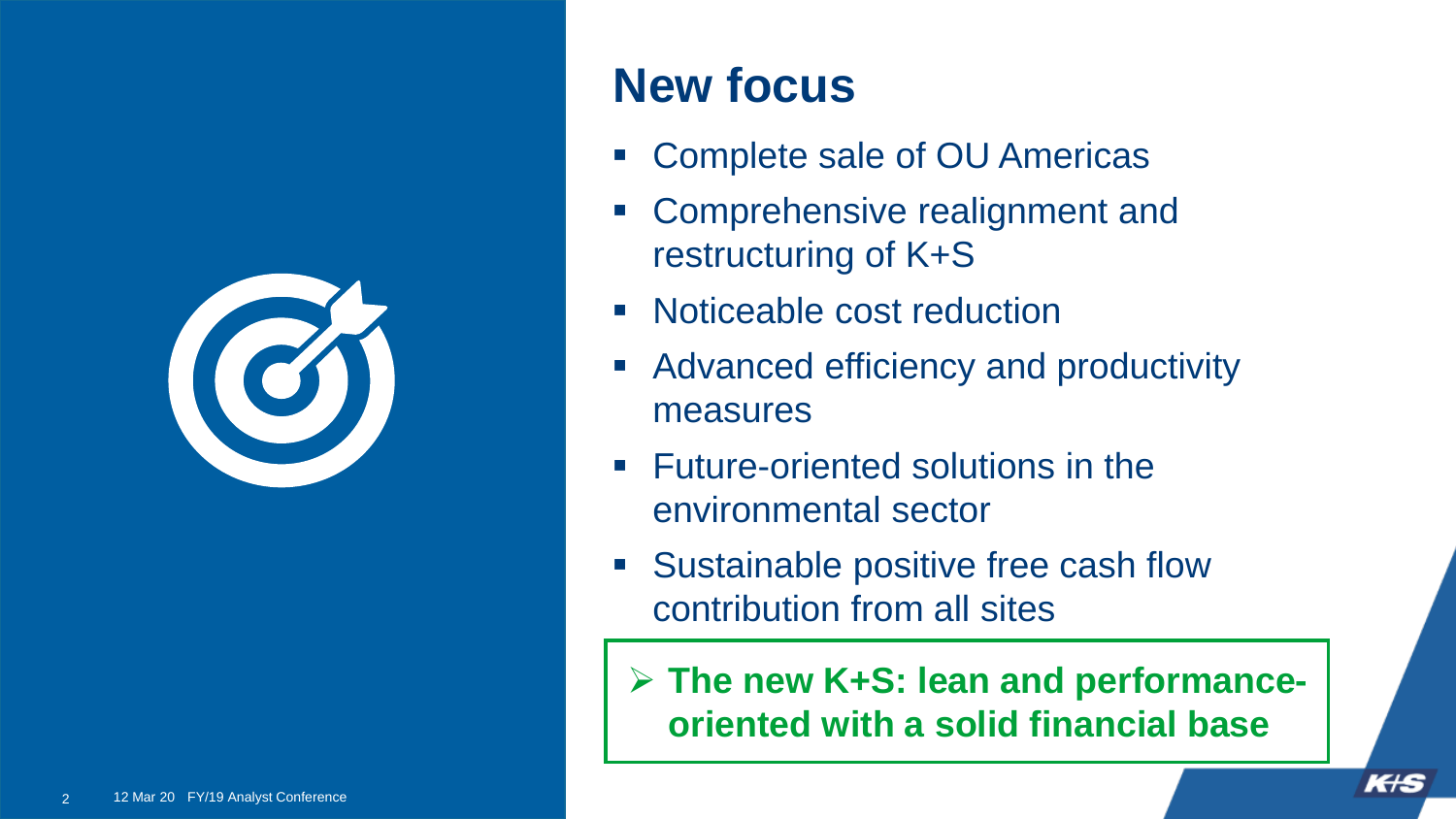### **Complete Sale OU Americas**



#### **Unique position in the salt market**

- Leading brands with high emotional customer loyalty
- Established customeroriented network with 28 locations in North America and cost-effective production in South America
- Revenues: EUR 1.5 billion (2019)
- EBITDA: EUR 230 million (2019)
- Stable cash flows

- Broad portfolio of interested parties
- Initial talks held
- Investment banks mandated
- Signing expected in 2020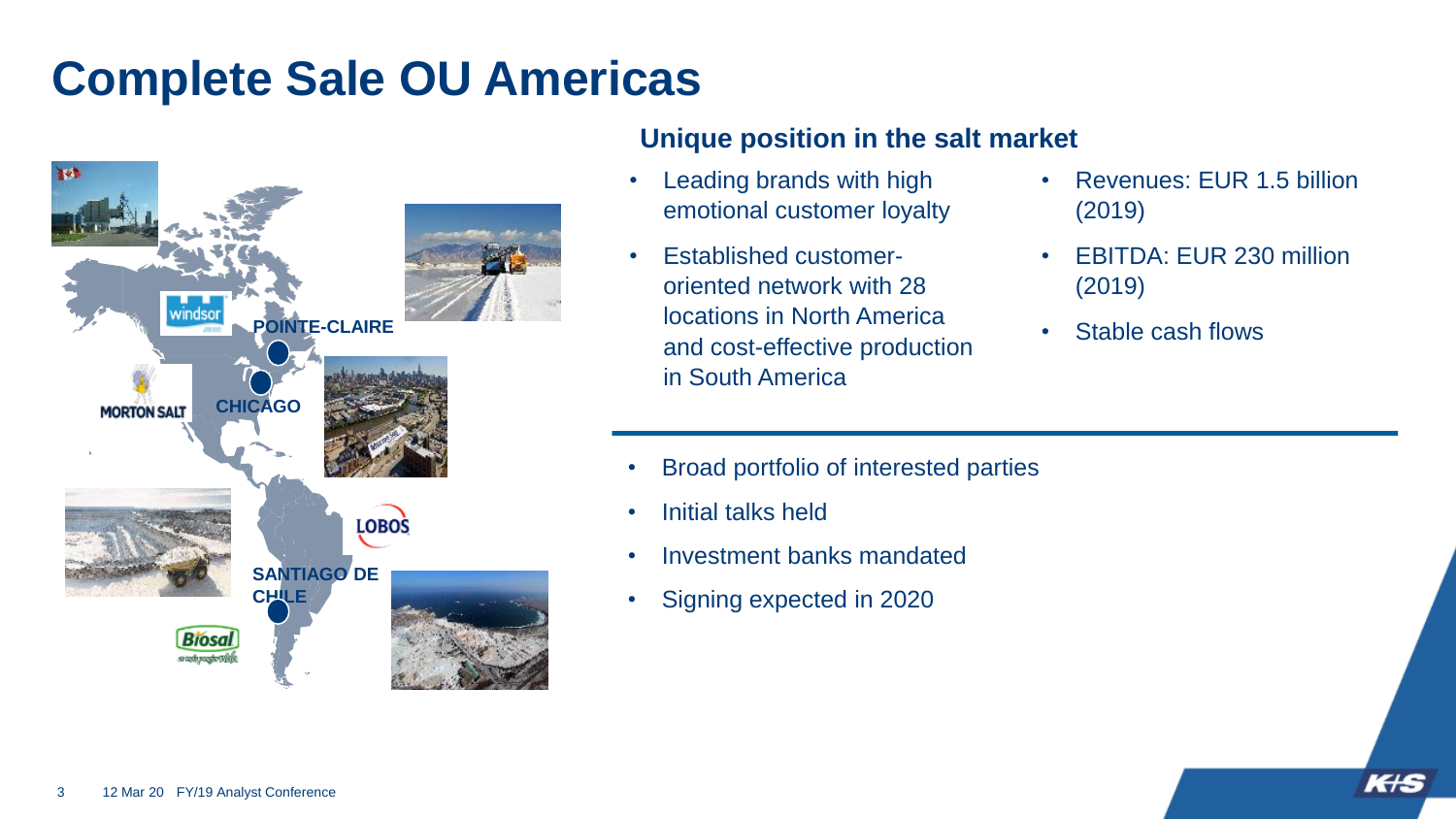### **Restructuring and crystallizing values**



- **Bethune is an integral part of the company's future** asset sale currently **not planned**
- Restructuring of administrative functions
- Focus on the core business by selling non-core activities (e.g. Sale of Baltic Train or K+S Entsorgung Schweiz)
- Future-oriented solutions in the environmental sector
- Capital expenditure under review
- Sustained positive free cash flows at all German production sites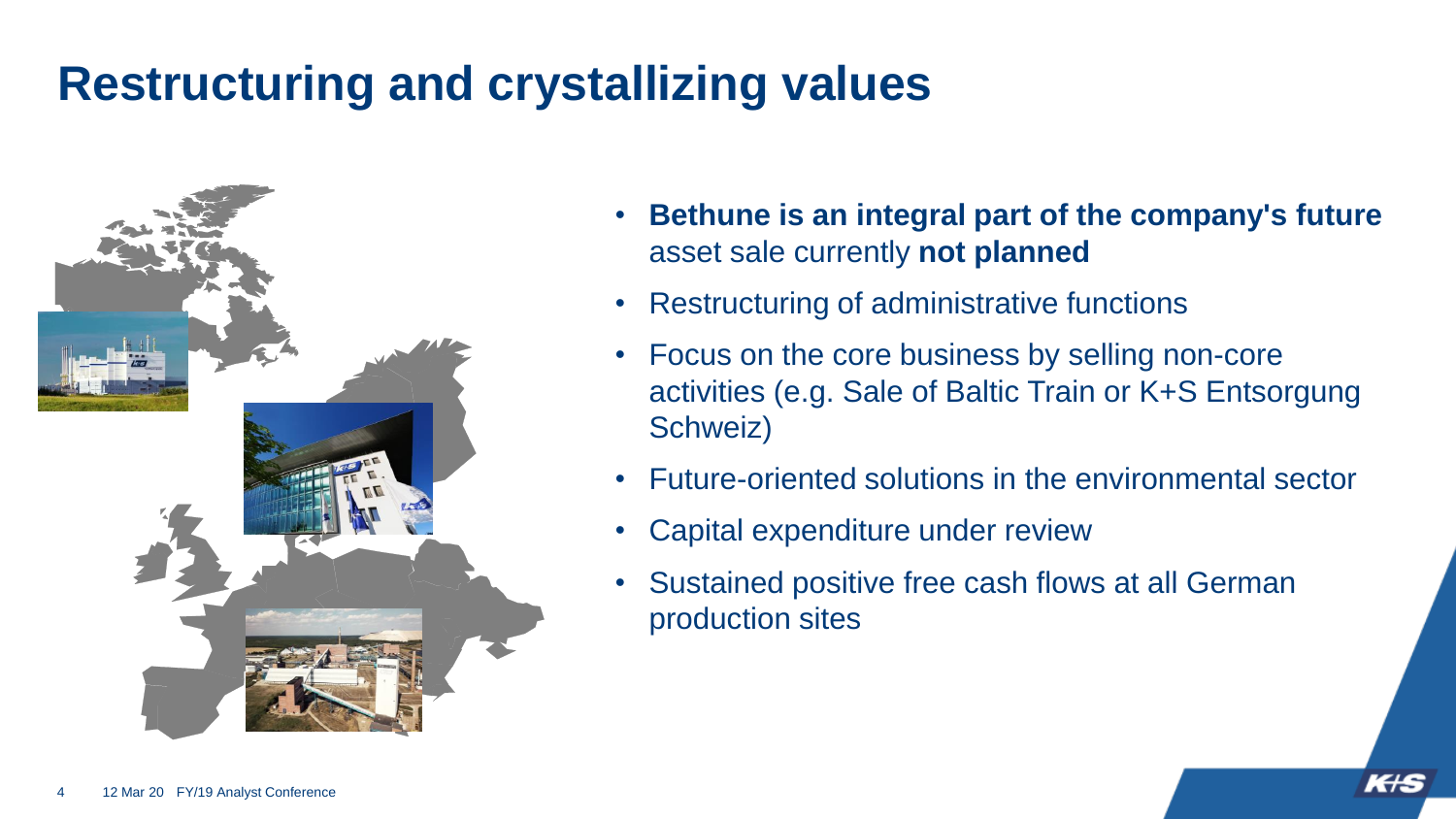### **K+S: Focus remains on strengthening the balance sheet**



#### **End of 2021**

- Reduction of net financial liabilities by significantly more than  $\epsilon$  2 billion
- Stable cross over rating targeted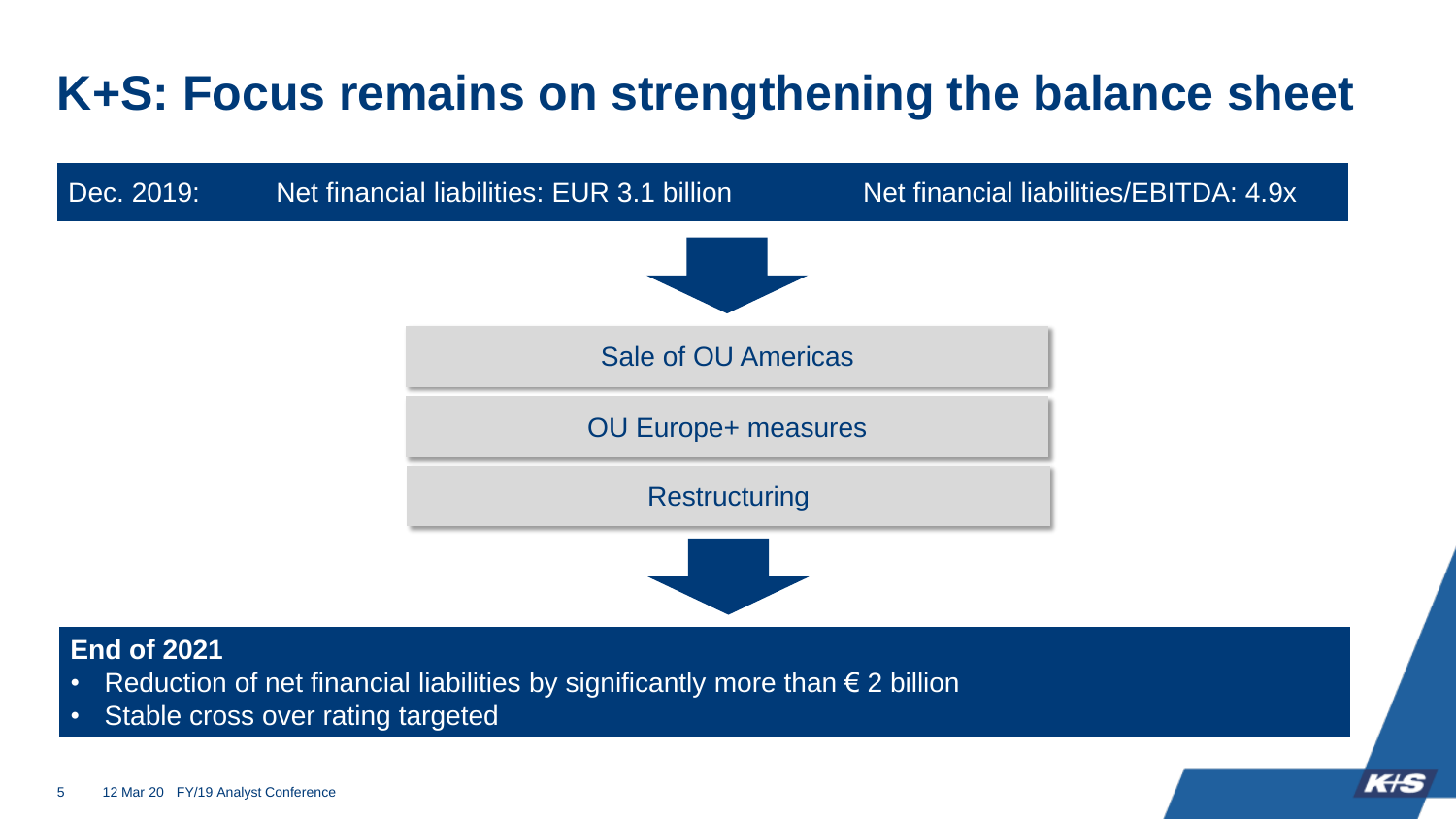

### **Most important work done**



**Increased product quality in Bethune**



**Avoided shutdowns caused by wastewater**



**Generated significant positive free cash flow** 



**Leveraged synergies of EUR >100 million**

KIS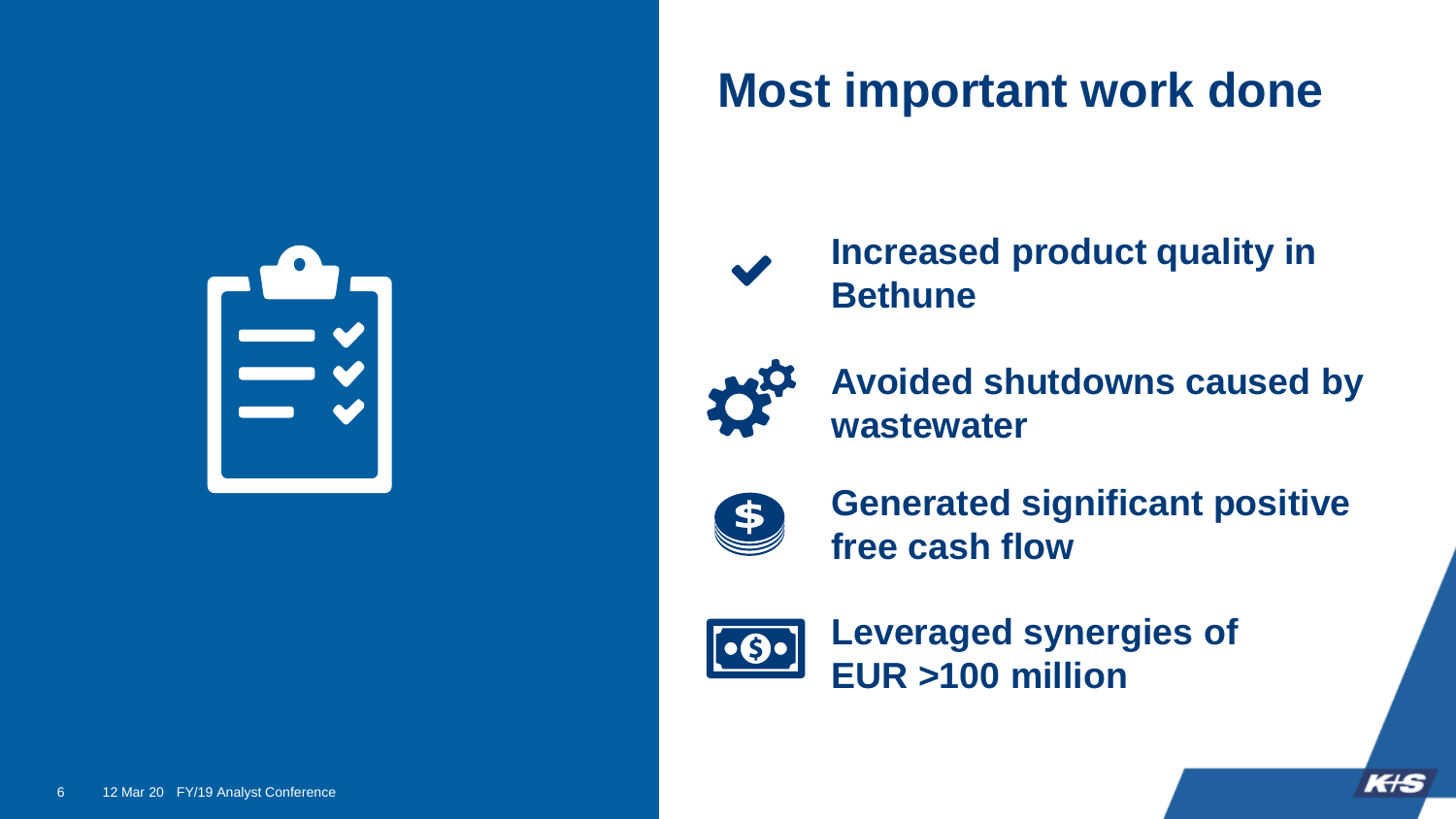

### **Deterioration of conditions in the second half of the year**



**Sluggish demand for potassium chloride overseas** 



**Production cutbacks in the entire potash industry**



**Winter below expectations**

KIS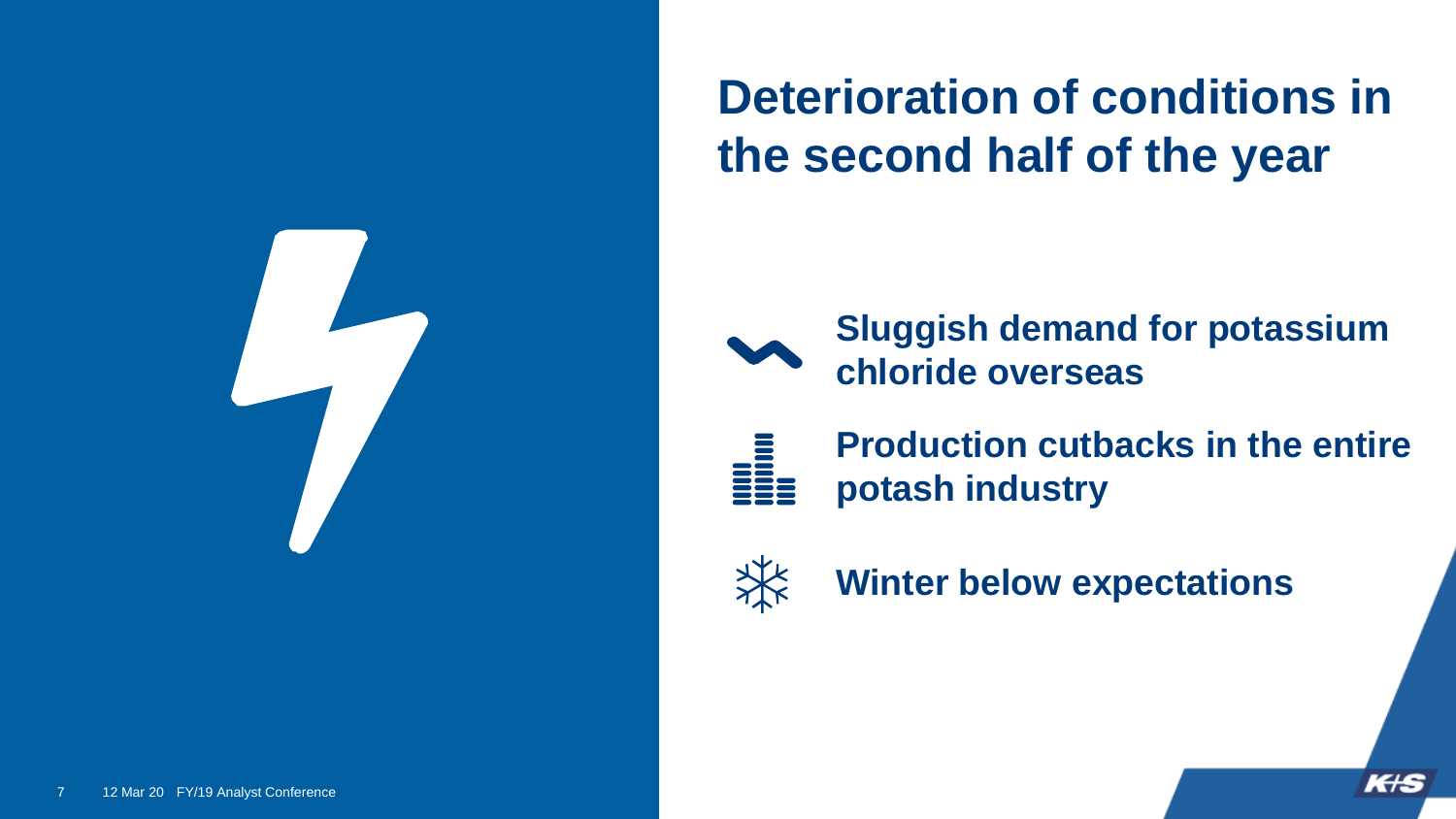### **Difficult business environment for potassium chloride**

#### USD/t



#### Source: Argus Media FMB

#### **H1 2019**

• Good global demand for potassium chloride despite unfavorable weather conditions; almost stable price level after significant increases in the course of 2018

#### **H2 2019**

- Persistent geopolitical turbulence
- **Temporary import stop in China**
- Subdued overseas demand for potassium chloride and, as a result, price decreases
- **Own production cuts of 0.6 million tonnes, potash industry 3-4 million tonnes**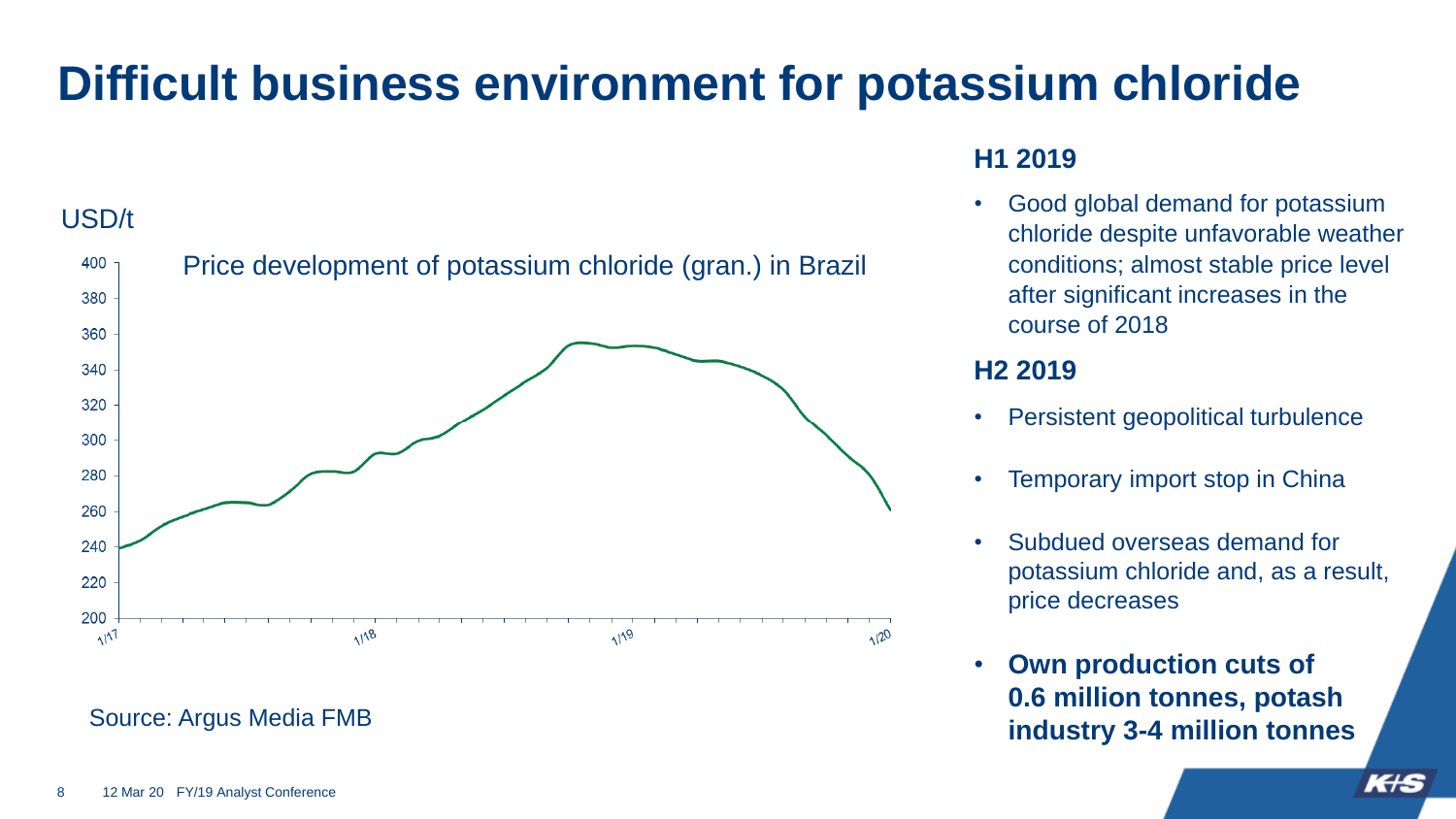#### **Winter above average in Q1, below average in Q4**



- Normal winter: Sales of de-icing salt between 12.5 and 13.0 million tonnes
- 2019: Sales of 12.7 million tonnes
- Winter business in Q1 above average; in Q4, however, below normal year (mainly Europe)
- EBITDA effect: about EUR -10 million in Q4 2019 compared to our estimate in November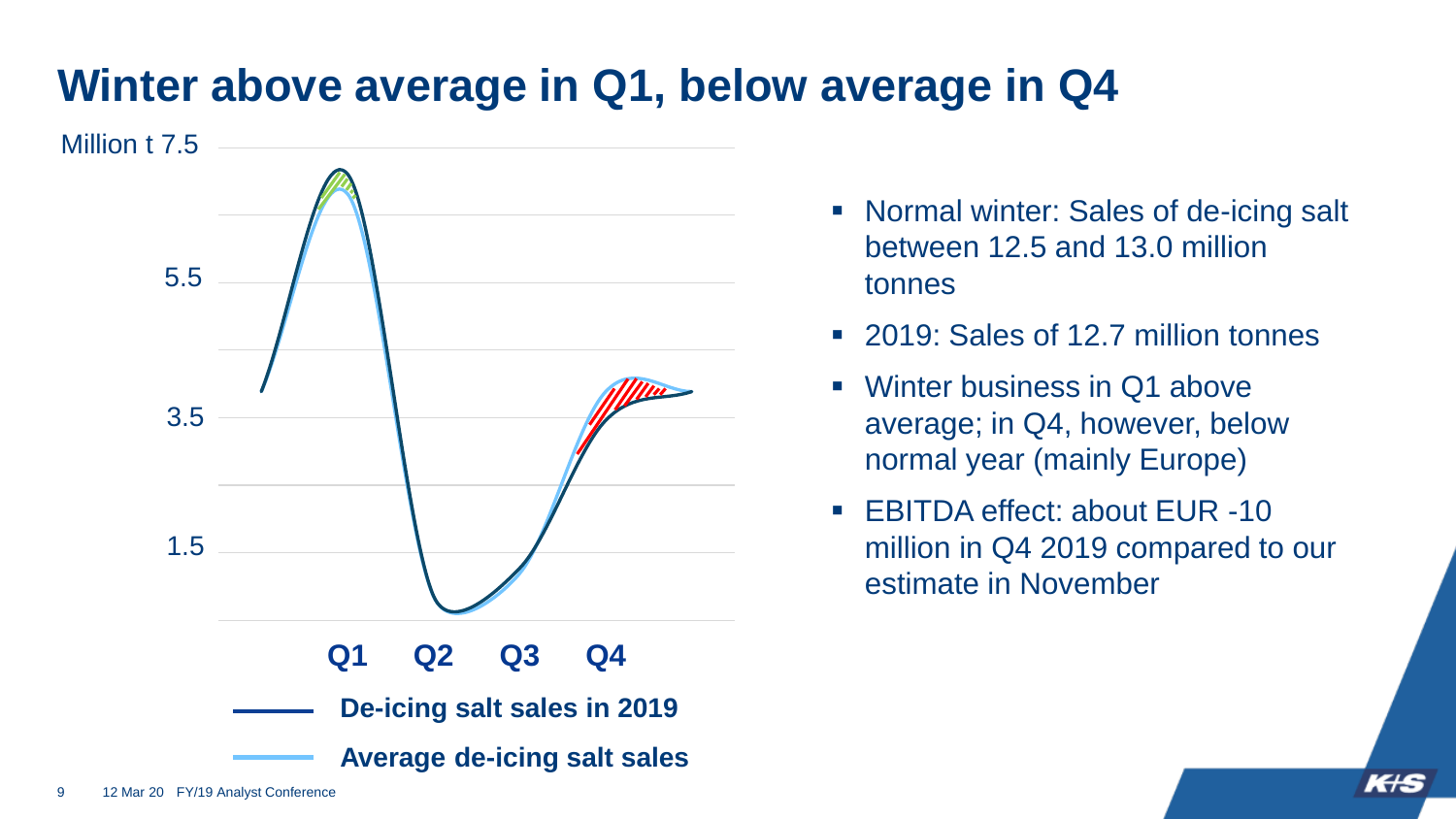

## **Financial figures 2019**

10 12 Mar 20 FY/19 Analyst Conference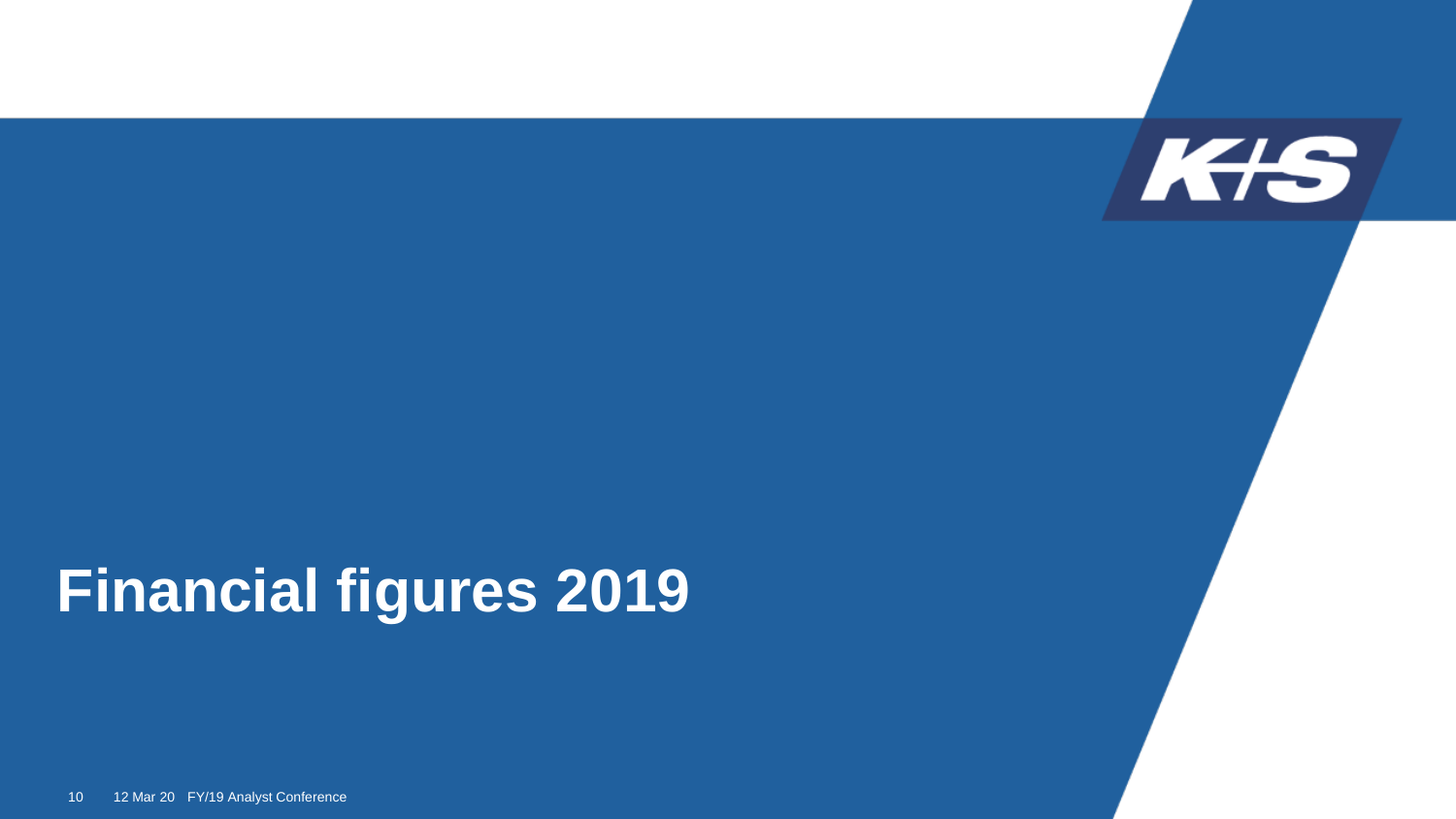### **Q4 and FY/2019 at a glance**

- Q4/19 **EBITDA** down to € 160m (2018: € 228m)
- **FCF** plus € 83m from € -147m to € -64m in 2019
- **NFD/EBITDA** with 4.9x improved (31/12/18: 5.3x)
- **Dividend** proposal 0.15ct per share



#### **Highlights Financials**

| $\epsilon$ million    | Q4/18  | Q4/19 | %     | <b>FY/18</b> | <b>FY/19</b> | %     |
|-----------------------|--------|-------|-------|--------------|--------------|-------|
| <b>Revenues</b>       | 1,217  | 1,024 | $-16$ | 4,039        | 4,071        | $+1$  |
| $t$ /o Europe+        | 783    | 596   | $-20$ | 2,585        | 2,536        | $-2$  |
| t/o Americas          | 433    | 427   | $+13$ | 1,451        | 1,532        | $+6$  |
| D&A                   | 103    | 103   | $-14$ | 379          | 432          | $+14$ |
| <b>EBITDA</b>         | 228    | 160   | $-30$ | 606          | 640          | $+6$  |
| t/o Europe+           | 166    | 64    | $-61$ | 443          | 437          | -1    |
| t/o Americas          | 75     | 83    | $+11$ | 230          | 230          |       |
| Adj. net profit       | 72     | 9     |       | 85           | 78           | -8    |
| Adj. EPS $(\epsilon)$ | 0,38   | 0,05  |       | 0,45         | 0.41         | -9    |
| Operating cash flow   | 33     | 130   |       | 309          | 640          |       |
| Adj. FCF              | $-147$ | $-64$ |       | $-206$       | 140          |       |
| CapEx                 | 165    | 183   | $+11$ | 443          | 493          | $+11$ |
| NFD/EBITDA (LTM)      |        |       |       | 5,3x         | 4,9x         |       |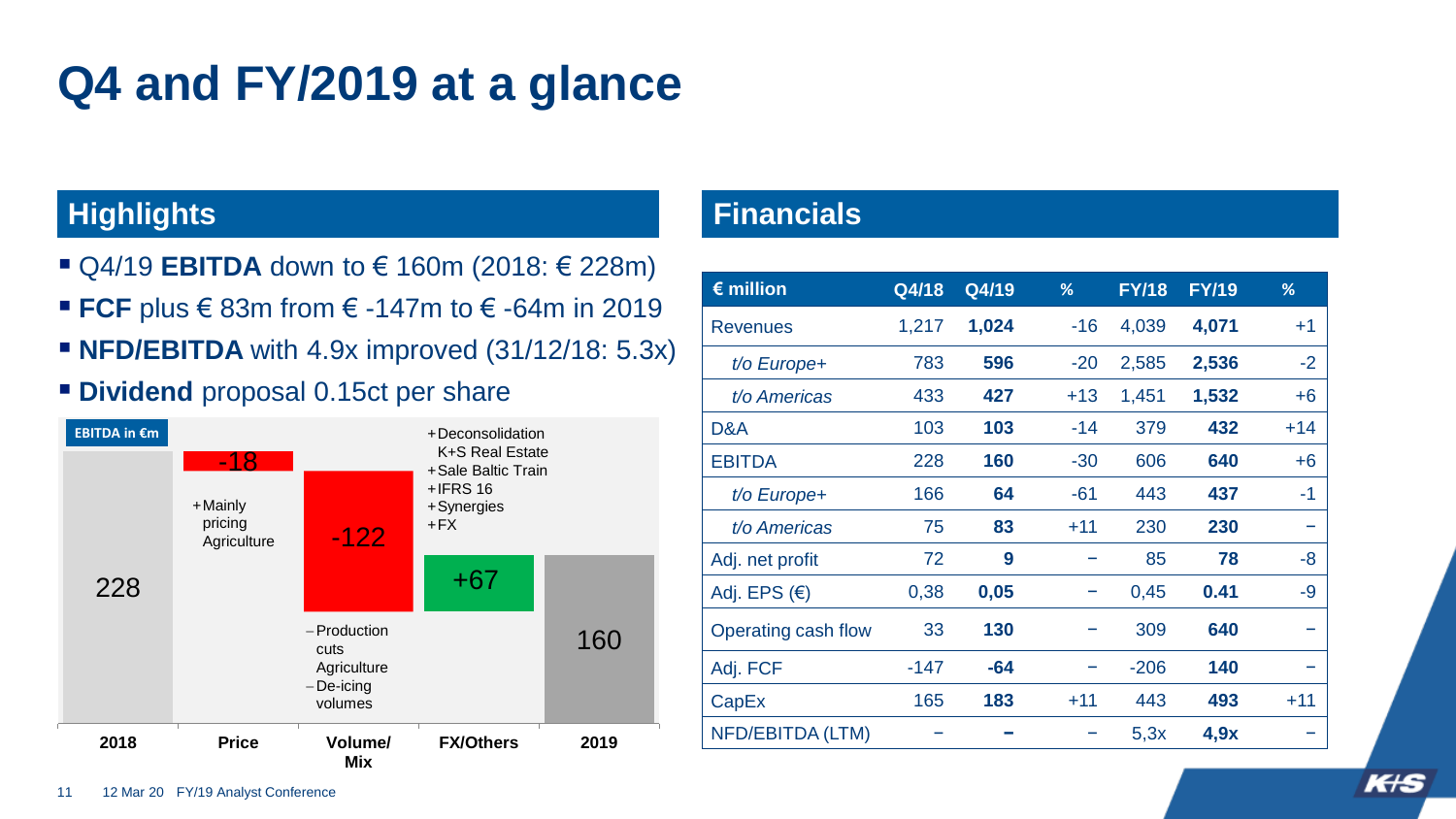### **Clearly positive free cash flow generated**



- Construction of the new Bethune potash plant from 2011 to 2017
- Around EUR 1 billion environmental investment over the last 8 years
- 2019: High capex discipline and improved working capital management lead to clearly positive free cash flow

#### **Promise of positive free cash flow from October 2017 fulfilled!**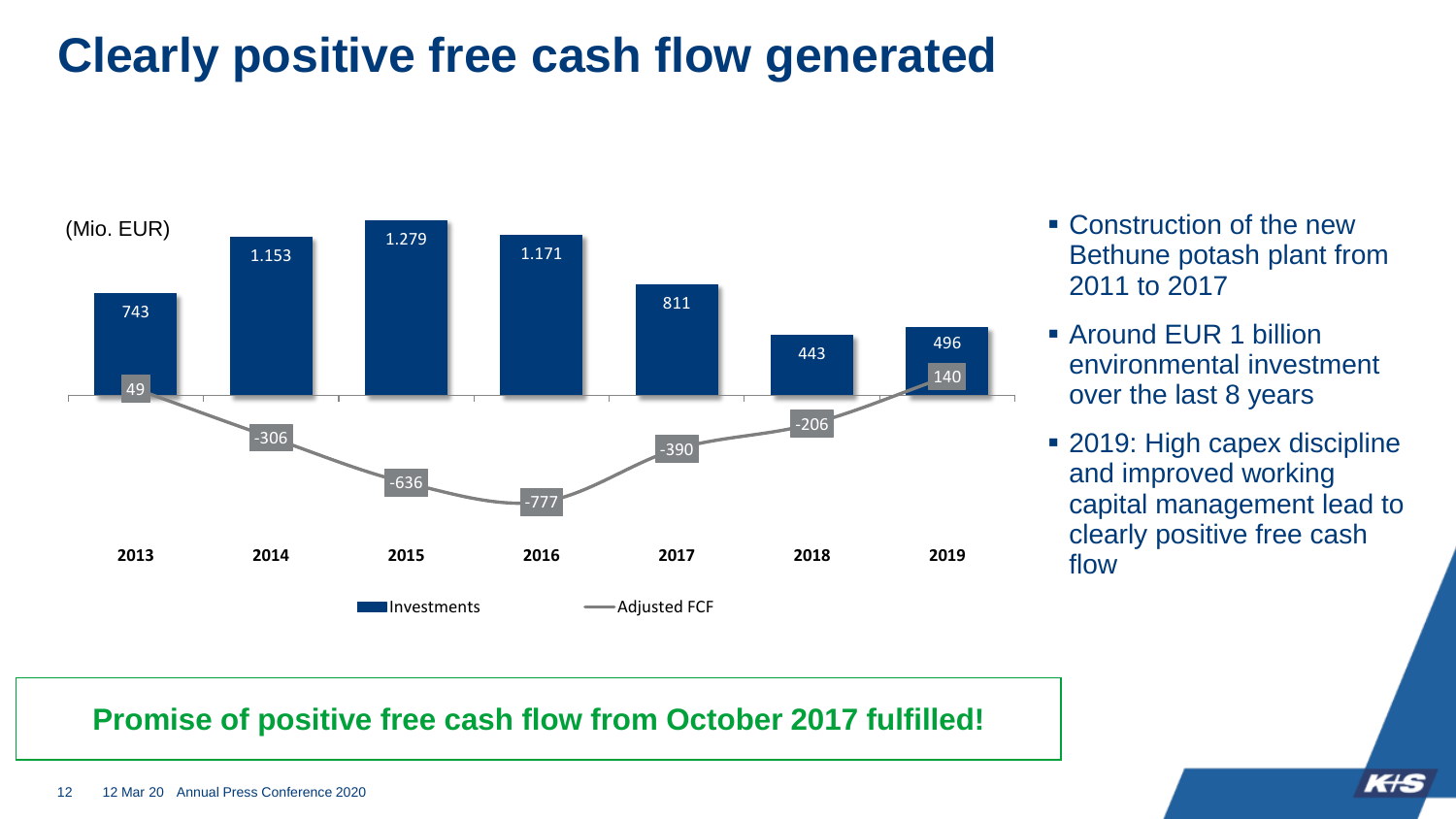# **Current market assessment**

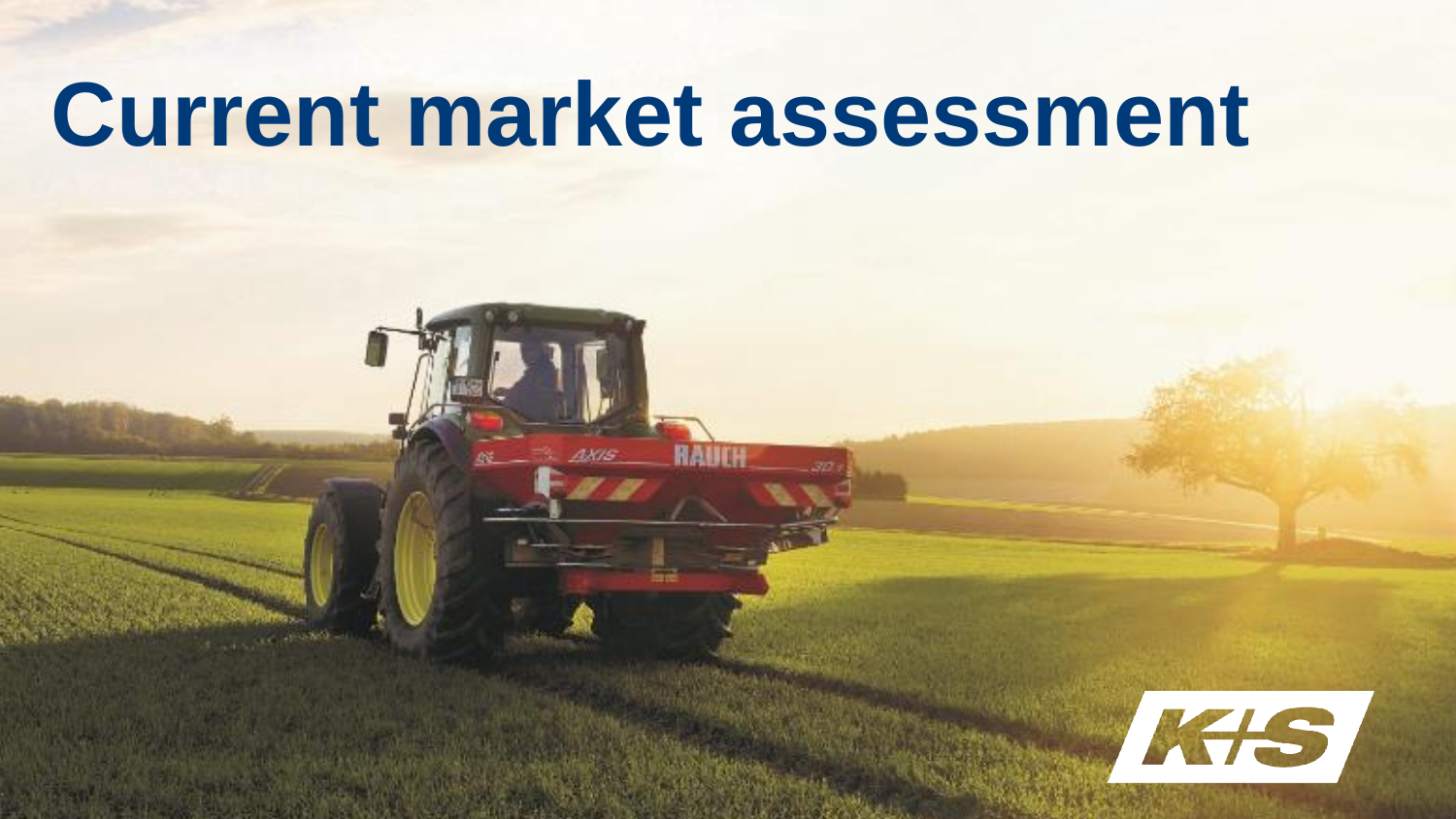### **Between plan and reality**

Classification of potash projects announced since 2006 (Greenfield)



**2**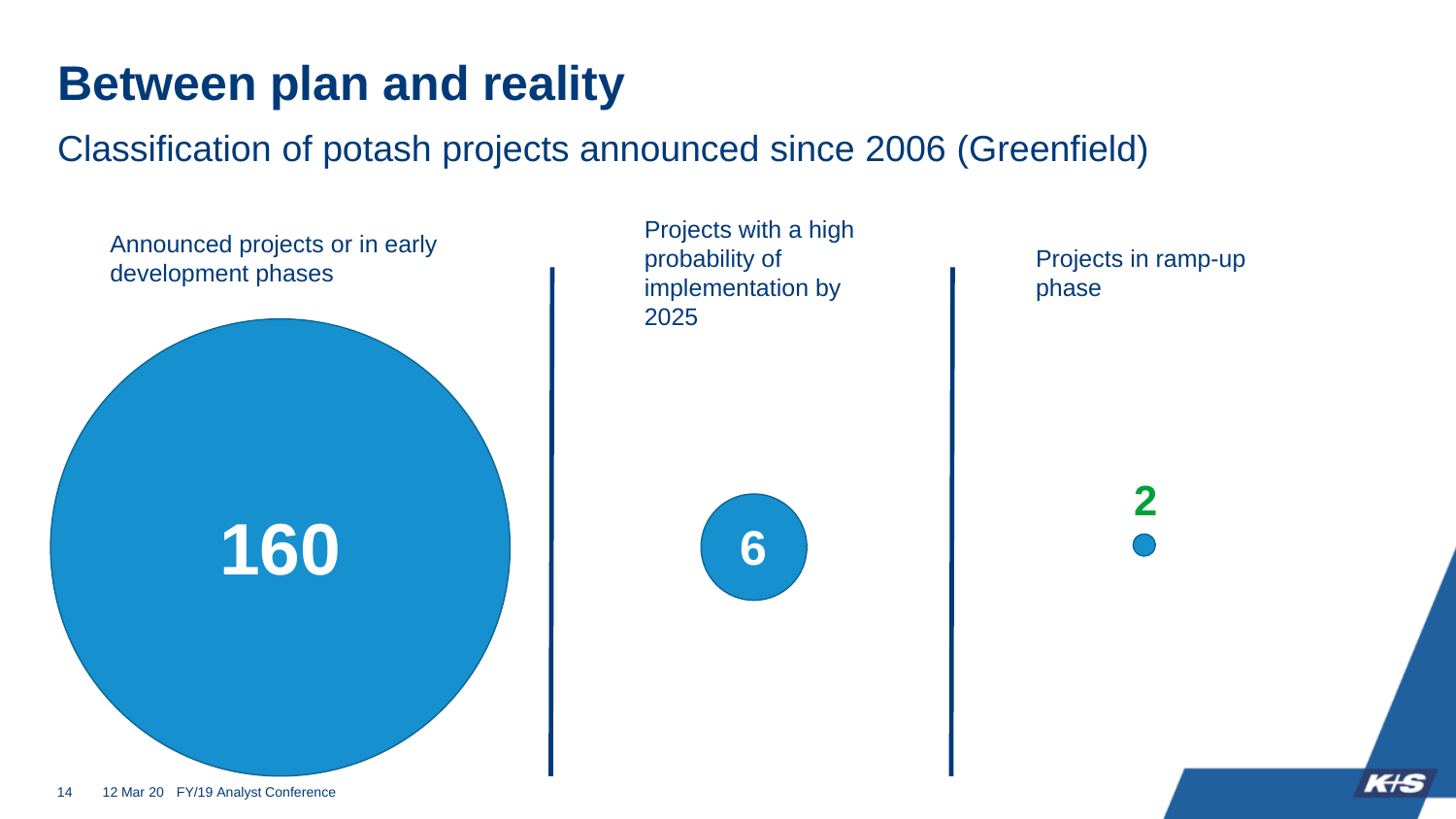### **What is behind the greatly feared oversupply?**

#### thousand tonnes



Source: IFA, K+S; including potassium sulfate and potash varieties with a lower K2O content of about 5 million tonnes eff.

- Only 5 years ago, the technically available capacity in 2025 was estimated to be 12 million tonnes higher than today
- Even now, greenfield projects by potash newcomers will still account for a significant share of the total until 2025
- Non-utilization of capacity by existing producers not taken into account
- Global capacity load should level off at the long-term average by 2025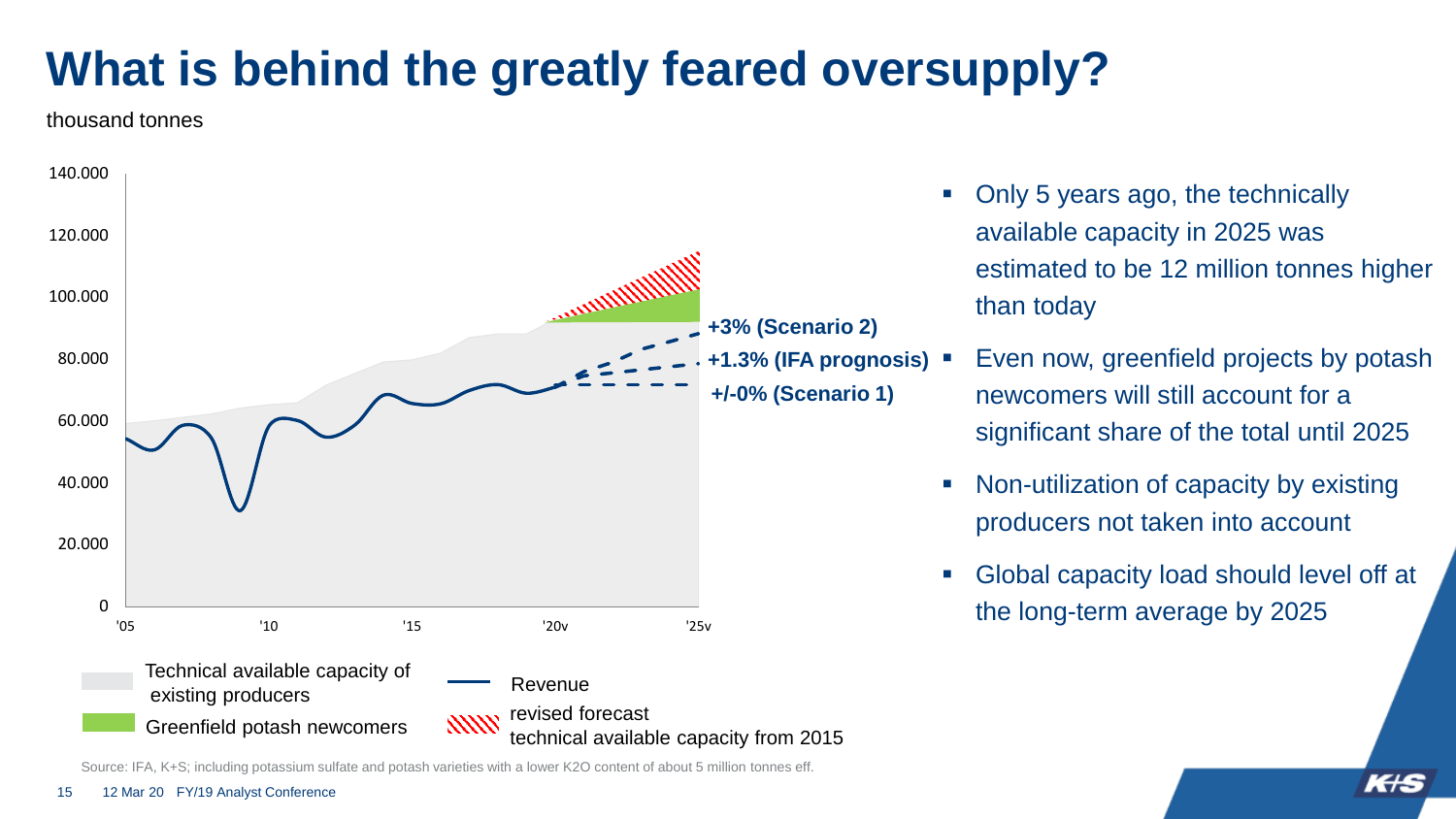#### **Good conditions for the fertilizing season 2020**



- Demand for cereals increases and fertilization remains essential to increase yields
- Grain prices remain at an attractive level and should lead to an expansion of acreage in North America and Brazil in 2020
- Agricultural sector largely in good financial condition
- **Reduction of stocks and positive** purchase incentives for fertilizers in 2020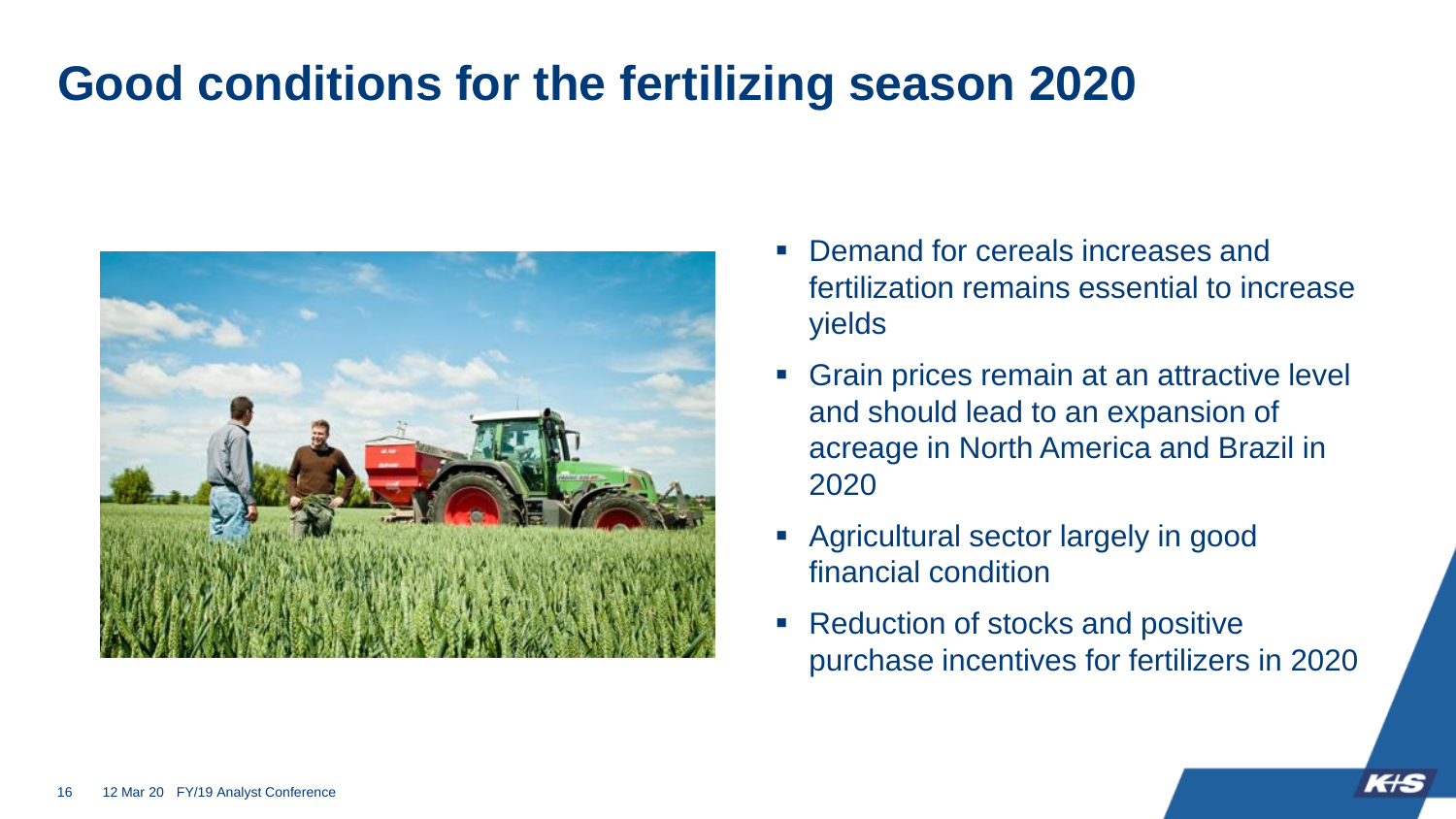### **Stable speciality and regional diversification pays off**



Quelle: FMB Argus Potash

- **Dur unique German** deposits enable a broad product portfolio in the customer segment agriculture
- Higher value specialty products (SOP) significantly more stable than potassium chloride
- **Domestic market** Europe significantly more stable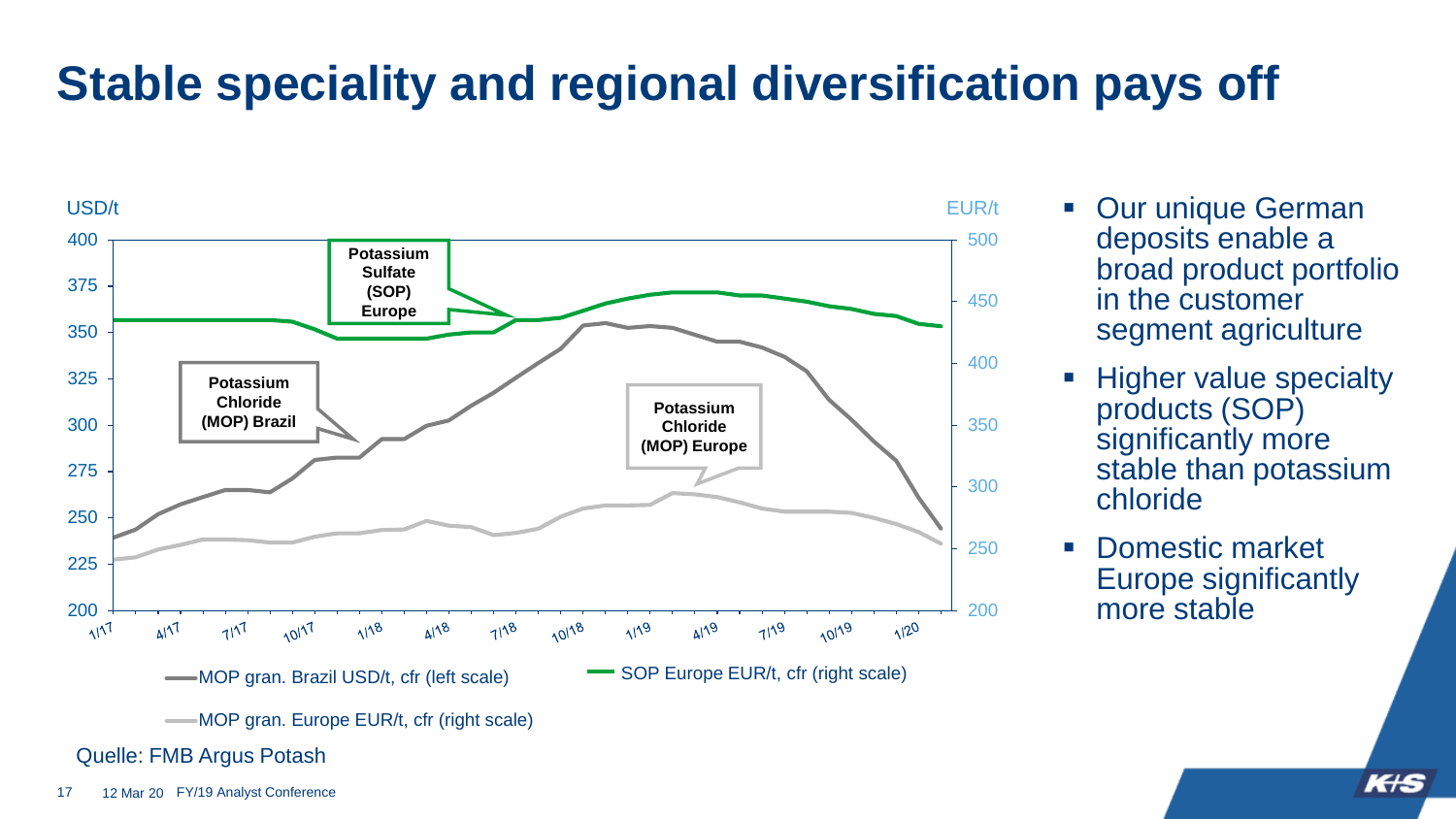

- Stable earnings for **Industry** and **Consumer** segment expected
- Positive **Shaping** effects should slightly overcompensate for cost inflation
- We expect free cash flow to **break more or less even** at the midpoint of the EBITDA range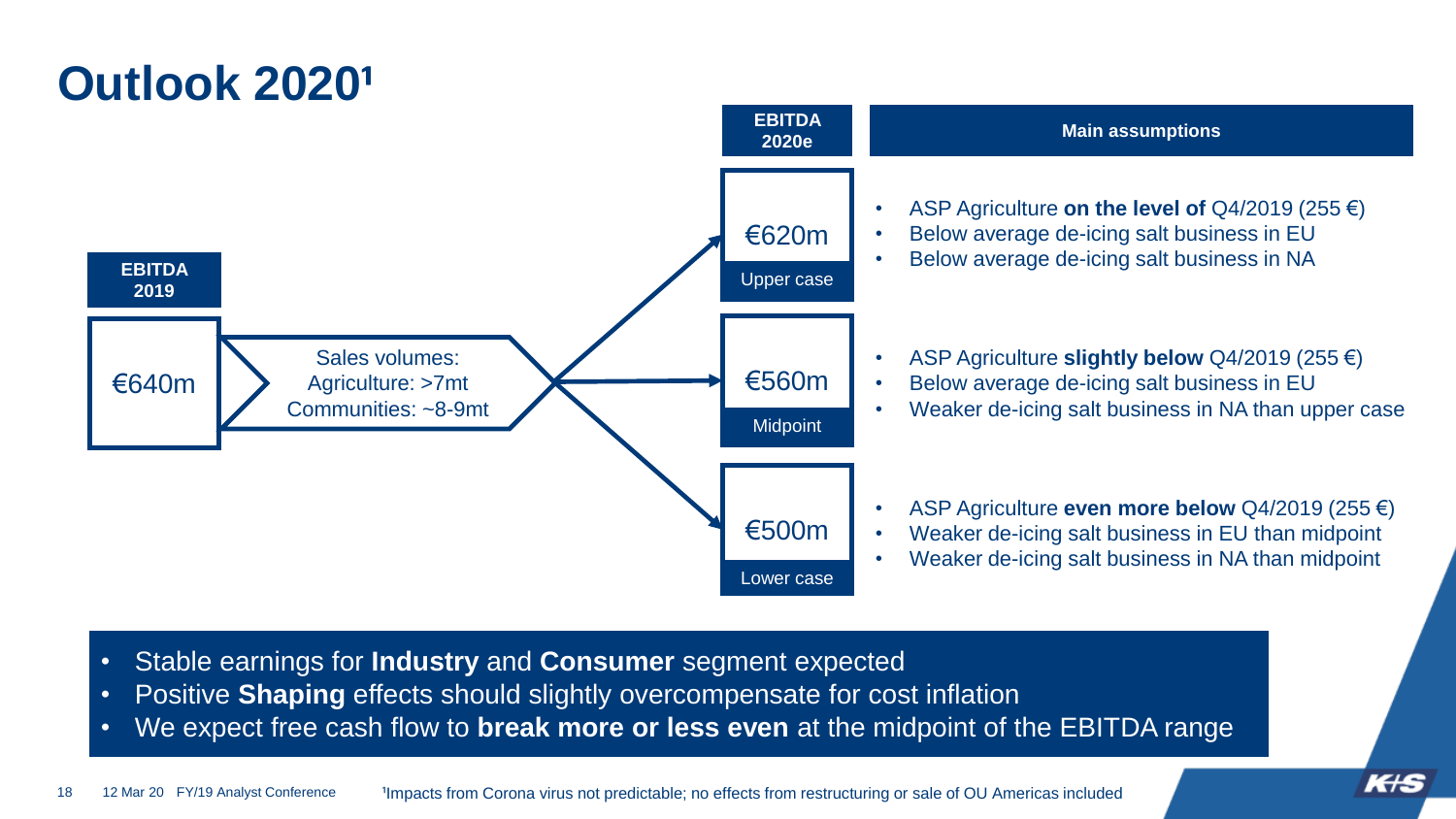### **Summary**

- Reduction of net debt by significantly more than  $\epsilon$  2 billion by the end of 2021
- Solid financial basis for sustainable growth
- Lean and performance-oriented producer of fertilizers
- Prerequisite for global growth and expansion of the profitable specialty business
	- Fertigation
	- Pharmaceutical and industrial products
	- Growth markets Africa and Asia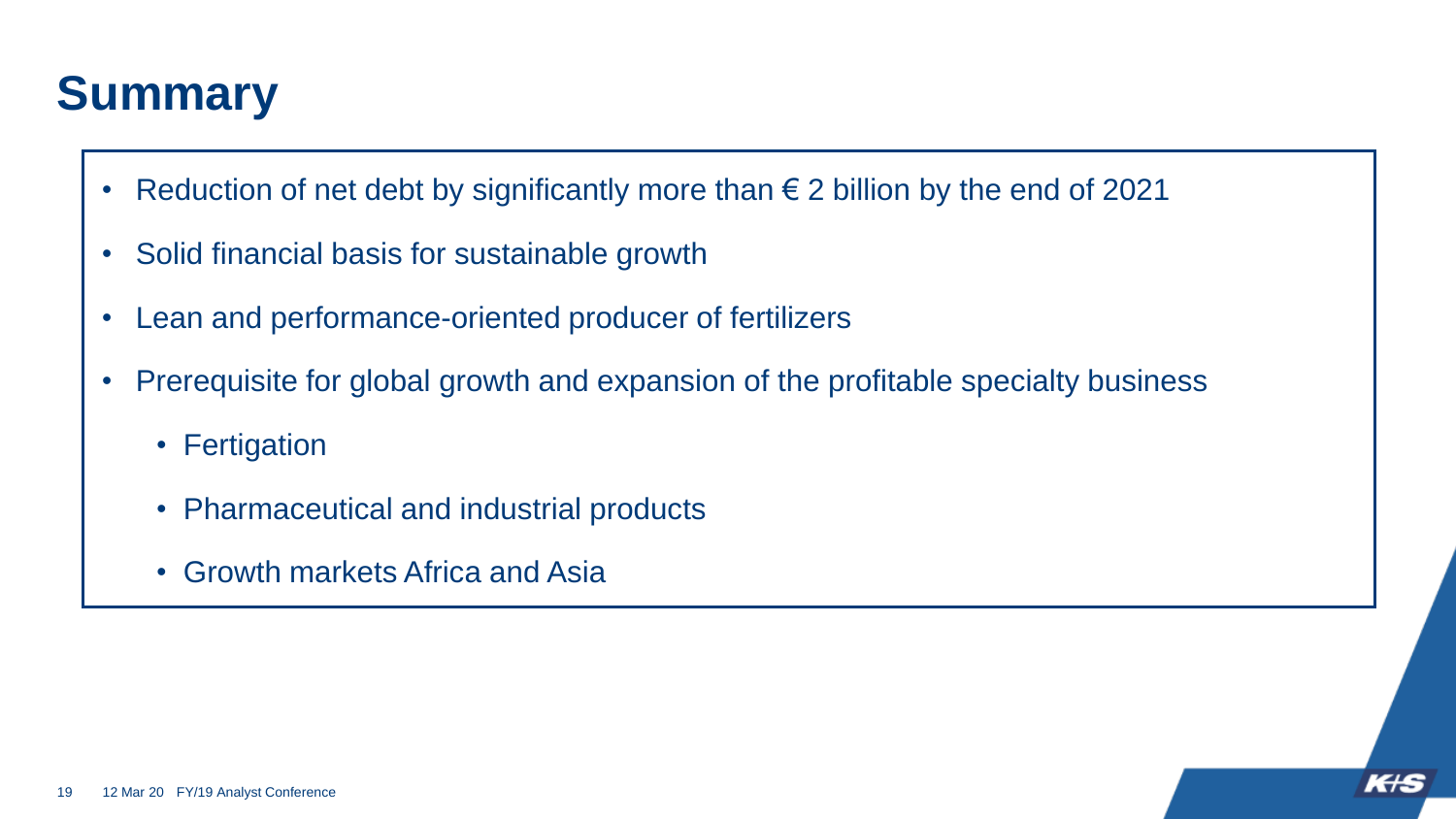## **Admission in the DAX® 50 ESG**

The DAX® 50 ESG tracks the performance of the 50 largest, most liquid German market stocks that have comparably good performance based on their Environmental, Social and Governance criteria.



#### **We consider sustainability as a key factor to maintain our license to operate**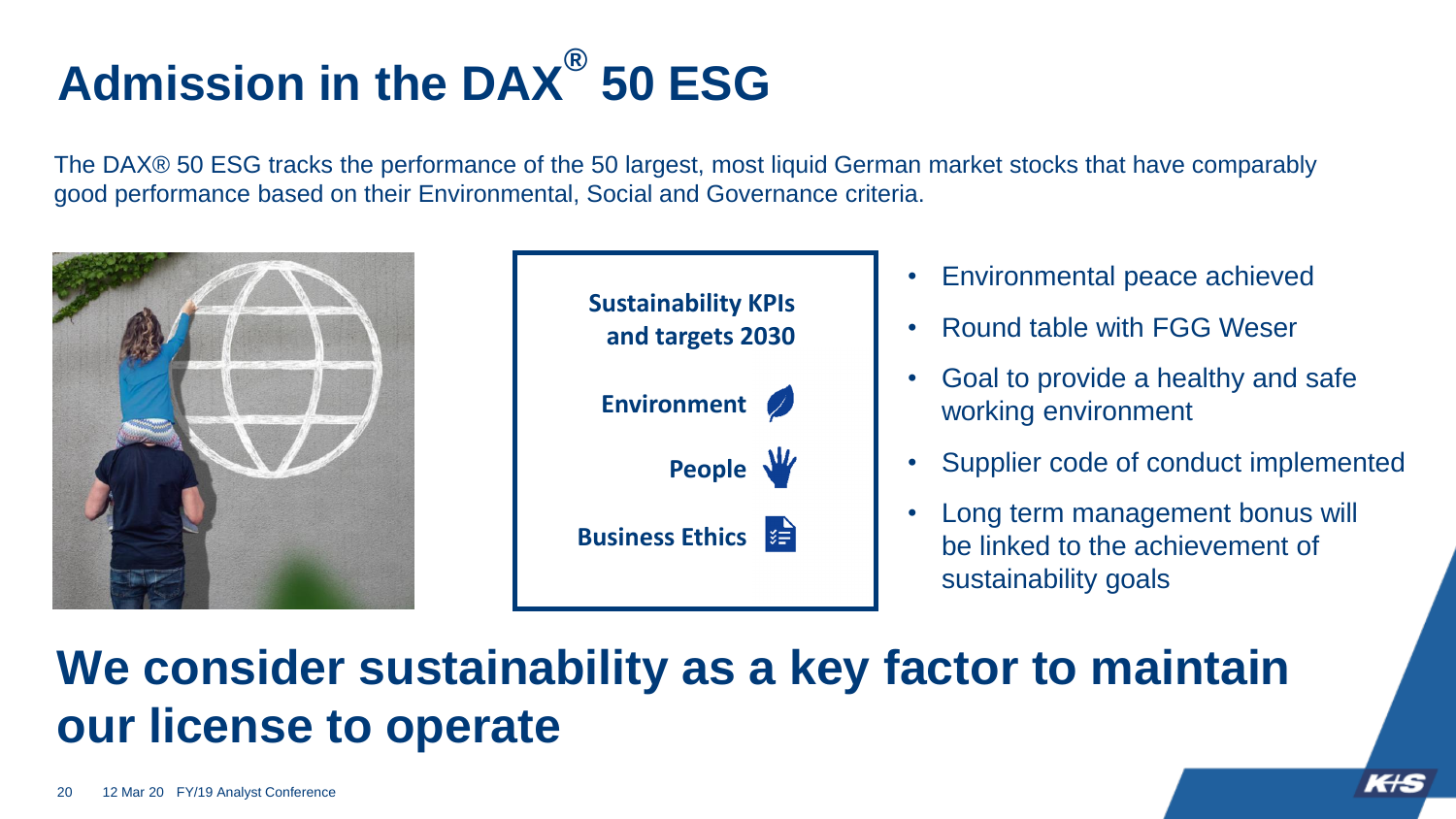

#### **Dr. Burkhard Lohr CEO**

#### **Thorsten Boeckers** CFO

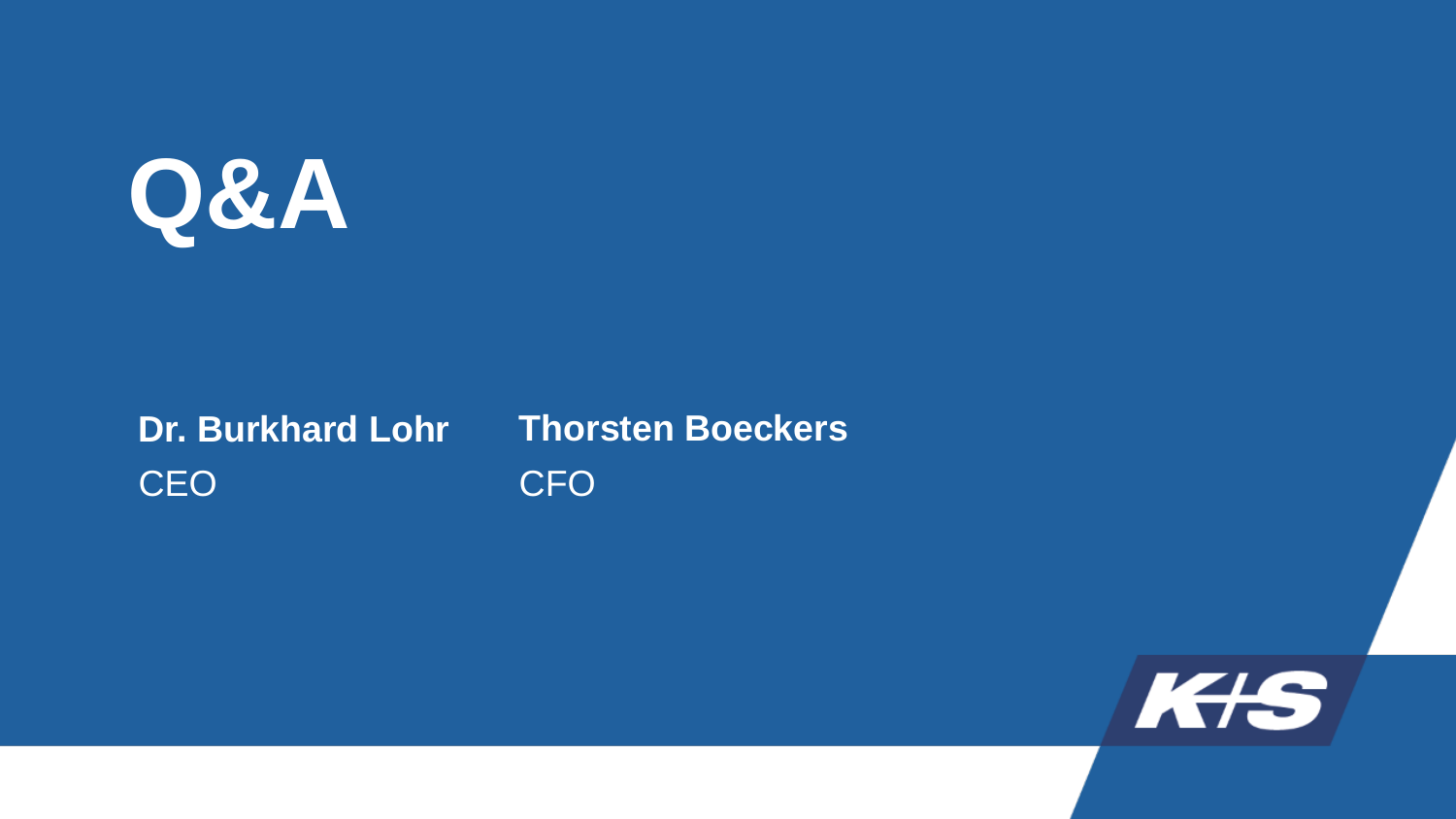#### **IR Contact Details**



**Dirk Neumann** Head of Investor Relations

Phone: +49 561 / 9301-1460 Fax: +49 561 / 9301-2425 d.neumann@k-plus-s.com



**Christiane Martel** Roadshow Management

Phone: +49 561 / 9301-1100 Fax: +49 561 / 9301-2425 christiane.martel@k-plus-s.com **K+S Aktiengesellschaft** Bertha-von-Suttner-Str. 7 34131 Kassel (Germany)

| e-mail:   | investor-relations@k-plus-s.com |
|-----------|---------------------------------|
| homepage: | www.kpluss.com                  |
|           | IR-website: www.kpluss.com/ir   |



**Julia Bock, CFA** Senior Investor Relations Manager

Phone: +49 561 / 9301-1009 Fax: +49 561 / 9301-2425 julia.bock@k-plus-s.com



**Alexander Enge** Investor Relations Manager

Phone: +49 561 / 9301-1885 Fax: +49 561 / 9301-2425 alexander.enge@k-plus-s.com



**Janina Rochell** Investor Relations Manager

Phone: +49 561 / 9301-1403 Fax: +49 561 / 9301-2425 Janina.rochell@k-plus-s.com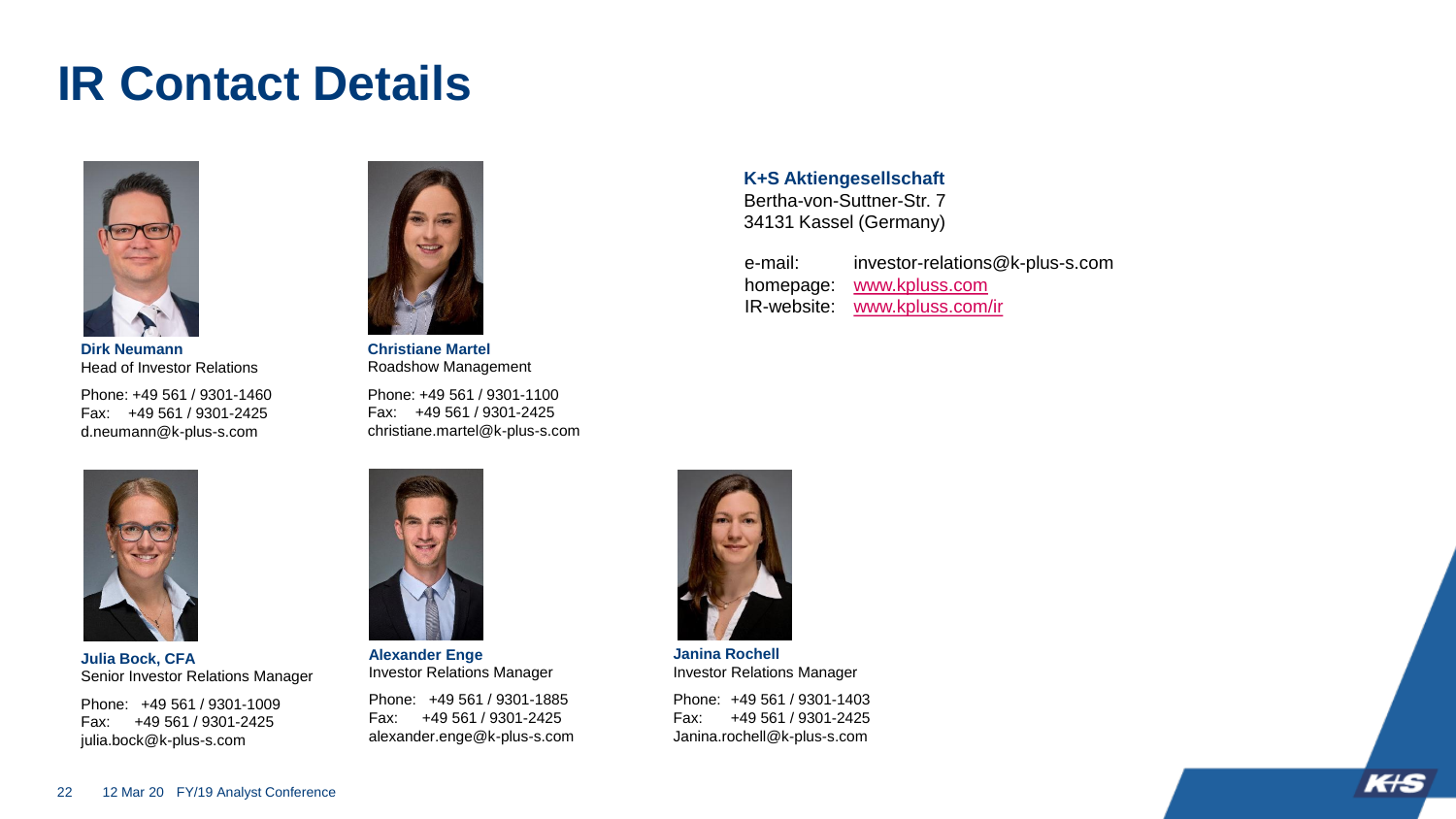### **Housekeeping Items / Financial Calendar**

| <b>Additional information on Outlook FY 2020</b>                                                                          |                                                                                                 |  |                                                                                                                                                 |  |  |  |  |
|---------------------------------------------------------------------------------------------------------------------------|-------------------------------------------------------------------------------------------------|--|-------------------------------------------------------------------------------------------------------------------------------------------------|--|--|--|--|
| $\blacksquare$ Tax rate:<br>■ Financial result:<br>$\blacksquare$ CapEx:<br><b>D&amp;A:</b><br>■ Reconciliation (EBITDA): | $~1.30\%$<br>$\sim$ $\in$ -130<br>Significantly up<br>$\sim \epsilon$ 450m<br>€-60m to $∈$ -80m |  | " Customer segment Agriculture:<br>Sales volume: >7.0mt (2019: 6.3mt)<br>" Customer segment Communities:<br>Sales volume: ~8-9mt (2019: 12.7mt) |  |  |  |  |
| <b>Financial Calendar</b>                                                                                                 |                                                                                                 |  |                                                                                                                                                 |  |  |  |  |
| Roadshow, Frankfurt                                                                                                       |                                                                                                 |  | <b>13 March 2020</b>                                                                                                                            |  |  |  |  |
| Goldman Sachs Annual European Chemicals Conference, London                                                                |                                                                                                 |  | <b>13 March 2020</b>                                                                                                                            |  |  |  |  |
| Bankhaus Lampe Deutschlandkonferenz, Baden Baden                                                                          |                                                                                                 |  | 25 March 2020                                                                                                                                   |  |  |  |  |
| Börsentag, Munich                                                                                                         |                                                                                                 |  | 28 March 2020                                                                                                                                   |  |  |  |  |